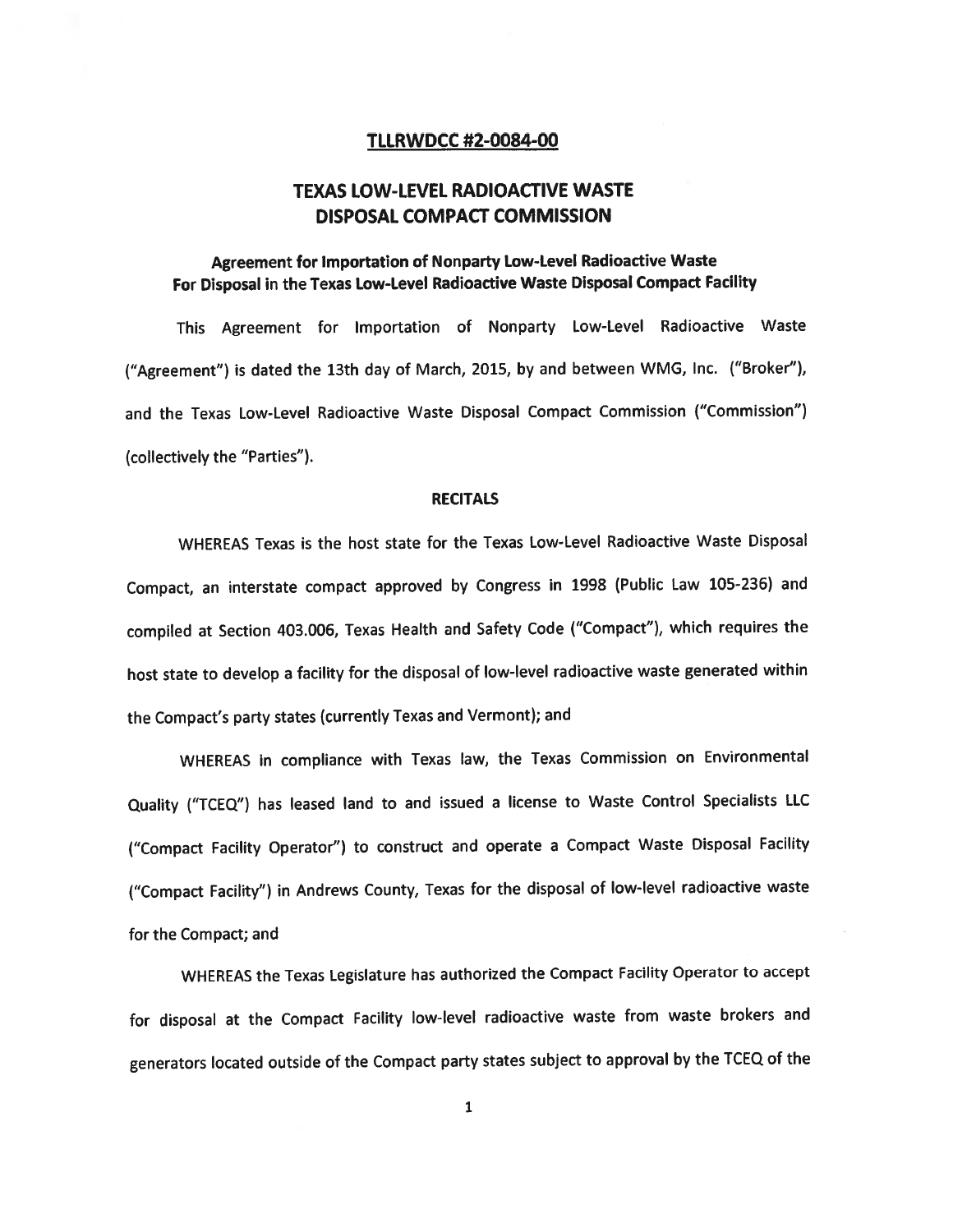waste characteristics and waste forms as set forth in the Compact Facility license and to the extent the acceptance of such imported waste does not diminish the disposal volume or Curie capacity available to Compact party states; and

WHEREAS Section 3.05(6) of the Compact authorizes the Commission to enter into an agreemen<sup>t</sup> with any person, state, regional body, or group of states for the importation of low level radioactive waste into the Compact Facility for managemen<sup>t</sup> or disposal subject to such conditions and restrictions to be included in the agreemen<sup>t</sup> as the Commission deems advisable and provided that the agreemen<sup>t</sup> receives <sup>a</sup> majority vote of the Commission; and

WHEREAS the Commission has processed and considered Broker's Application for Importation in accordance with Commission Rule 675.23 (31 Texas Administrative Code §675.23) and <sup>a</sup> majority of the members of the Commission approve<sup>d</sup> the Application and voted to enter into this Agreement,

NOW, THEREFORE, Broker and the Commission hereby enter into the following Agreement:

### AGREEMENT

### ARTICLE I. REPRESENTATIONS AND WARRANTIES

- A. Broker represents and warrants that it has disclosed fully in its Application the existence of any unresolved violations pending against the Broker with any other regulatory agency with jurisdiction to regulate radioactive material.
- B. Broker represents and warrants that it has disclosed accurately in its Application the existence of any unresolved violation(s), complaint(s), unpaid fee(s), or pas<sup>t</sup> due report(s) that it has with the Commission.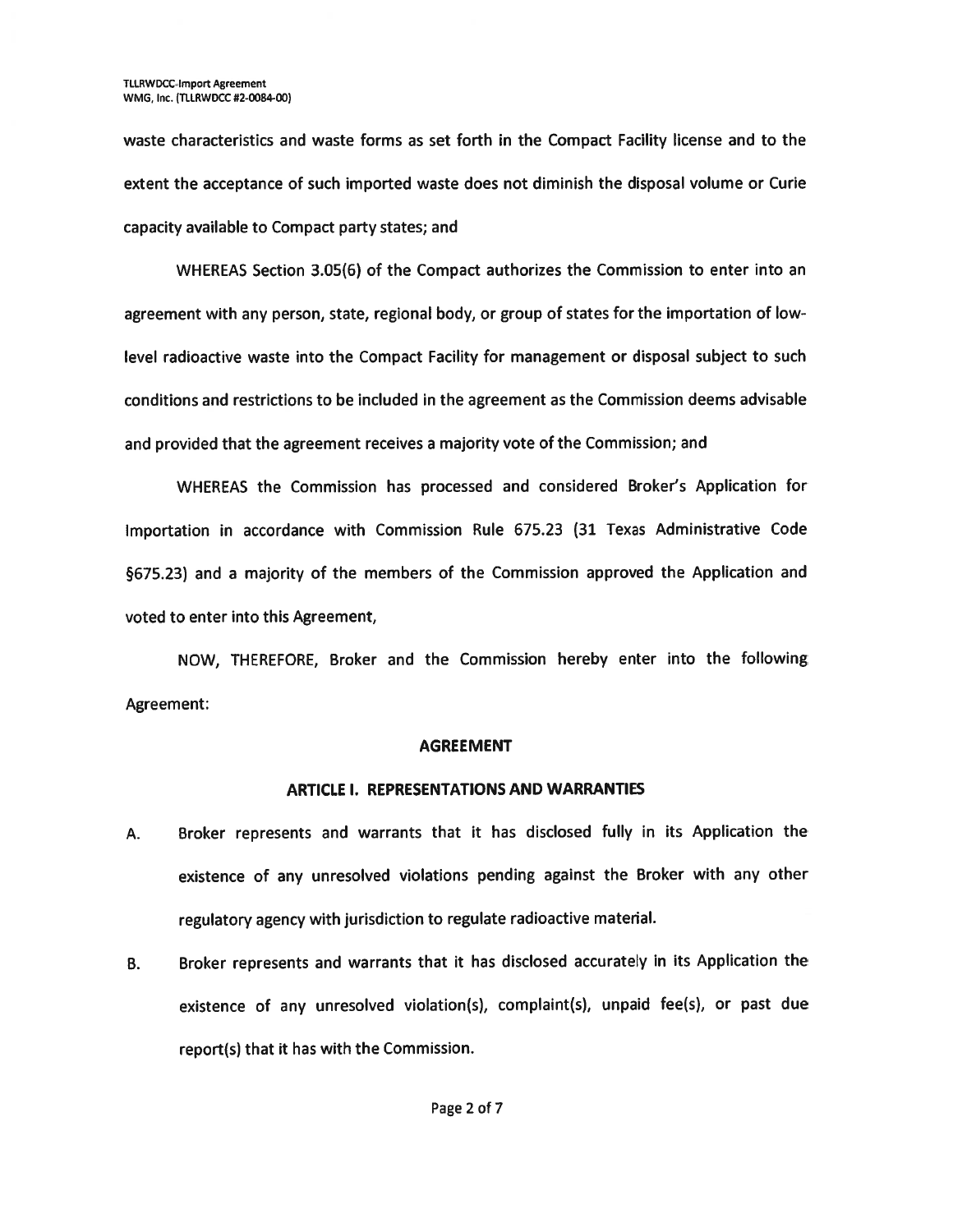- C. Broker represents and warrants that it has disclosed in its Application the existence of any unresolved violation(s), unpaid fee(s), or pas<sup>t</sup> due report(s) that it has with any other regulatory body with regard to radioactive waste, including, without limitation, the TCEQ.
- D. Broker specifically acknowledges and agrees that <sup>a</sup> misrepresentation with respec<sup>t</sup> to an item listed in A, B, or C above may result in the immediate revocation of this Agreement.
- E. Broker represents and warrants that no waste of international origin shall ever be included in the materials to be shipped to the Compact Facility for disposal. Broker agrees that the inclusion of waste of international origin in <sup>a</sup> shipment may result in immediate suspension or revocation of this Agreement.
- F. Broker represents and warrants that it will notify the Commission immediately of any allegation of the violation of any law, rule, or regulation related to the shipment of any form of radioactive waste. Broker represents and warrants that it will repor<sup>t</sup> quarterly (on <sup>a</sup> calendar-year basis) to the Commission any confirmed violation of any law, rule, or regulation in any jurisdiction related to the shipment of any form of radioactive waste. Broker agrees that <sup>a</sup> failure to repor<sup>t</sup> quarterly to the Commission any confirmed violation by the Broker of any law, rule, or regulation related to the shipment of any form of radioactive waste may result in the immediate suspension of this Agreement.
- G. Broker represents and warrants its agreemen<sup>t</sup> that the Commission may, at any time and on reasonable notice to Broker, audit or cause to be audited Broker's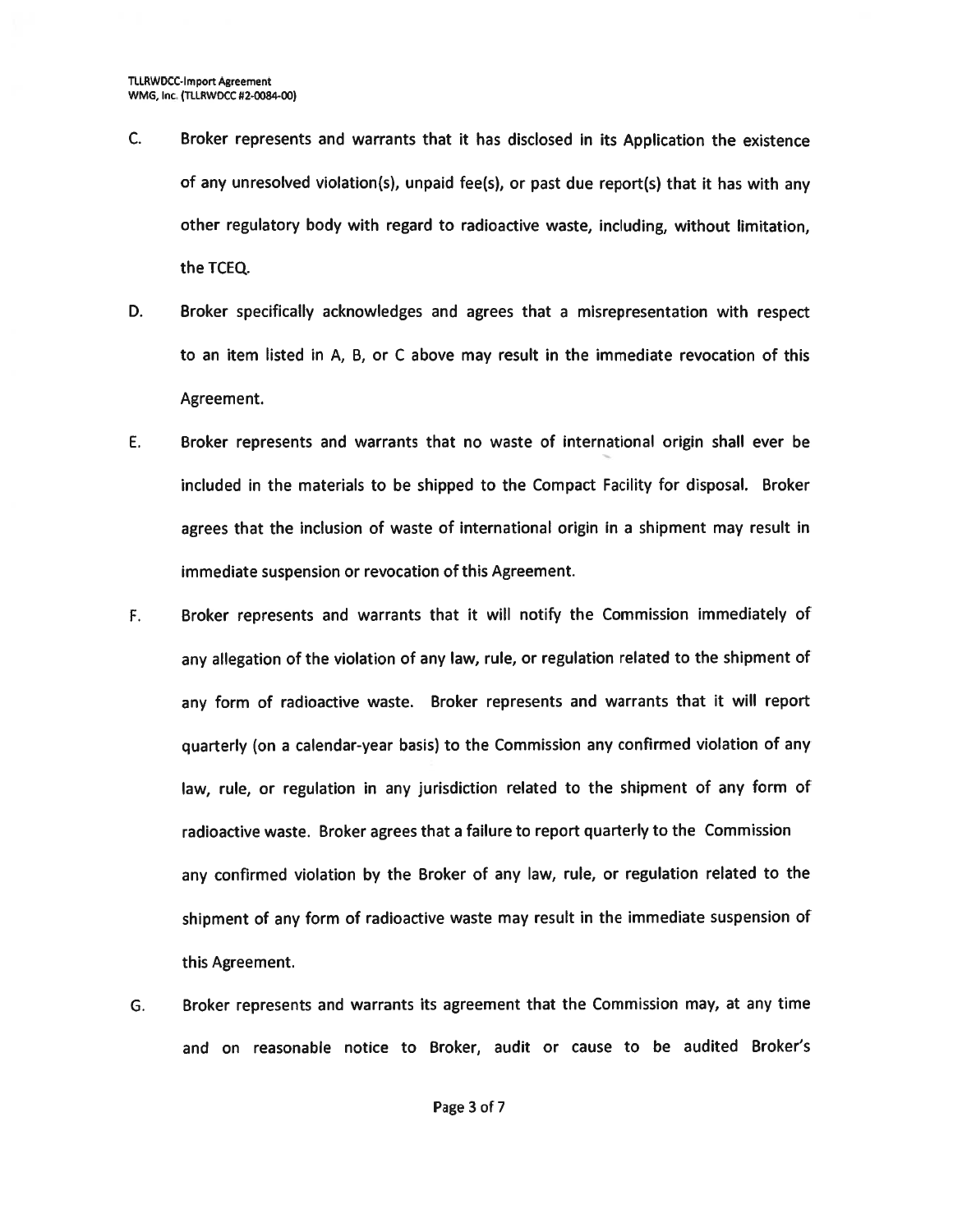compliance with this Agreement. Any portion of the audit involving business records shall be conducted during normal business hours. Broker agrees that <sup>a</sup> refusal to allow the Commission to audit or cause to be audited Broker's compliance with this Agreement after Broker has been provided reasonable notice may result in immediate suspension of this Agreement.

H. Broker represents and warrants that it has sufficient financial capacity to perform its obligations under this Agreement and to comply with all relevant state and federal laws, rules, and regulations.

## ARTICLE II. TERMS AND CONDITIONS OF IMPORT AUTHORIZATION

Pursuant to Section 3.05(6) of the Compact, the Commission hereby authorizes the Broker to import to the Compact Facility for disposal nonparty low-level radioactive waste, in the form and amounts described in Item i below ("Broker's Nonparty Compact Waste"), subject to the terms and conditions set forth below and in Article <sup>I</sup> of this Agreement, all of which are agreed to by Broker.

- A. This Agreement shall remain in effect according to its terms from March 13, <sup>2015</sup> through August 31, <sup>2015</sup> unless it is amended by agreemen<sup>t</sup> of the Parties, or is revoked or suspended by the Commission.
- B. Broker agrees to be bound by Section 8.03 of the Compact and shall be liable for its own acts, omissions, conduct, and relationships in accordance with applicable law.
- C. Broker agrees that the Commission may revoke, suspen<sup>d</sup> or amend this Agreement with respec<sup>t</sup> to future shipments, including by adding or deleting requirements, after having <sup>g</sup>iven prior notice to the Broker. The Broker will be <sup>g</sup>iven <sup>a</sup> reasonable time to review,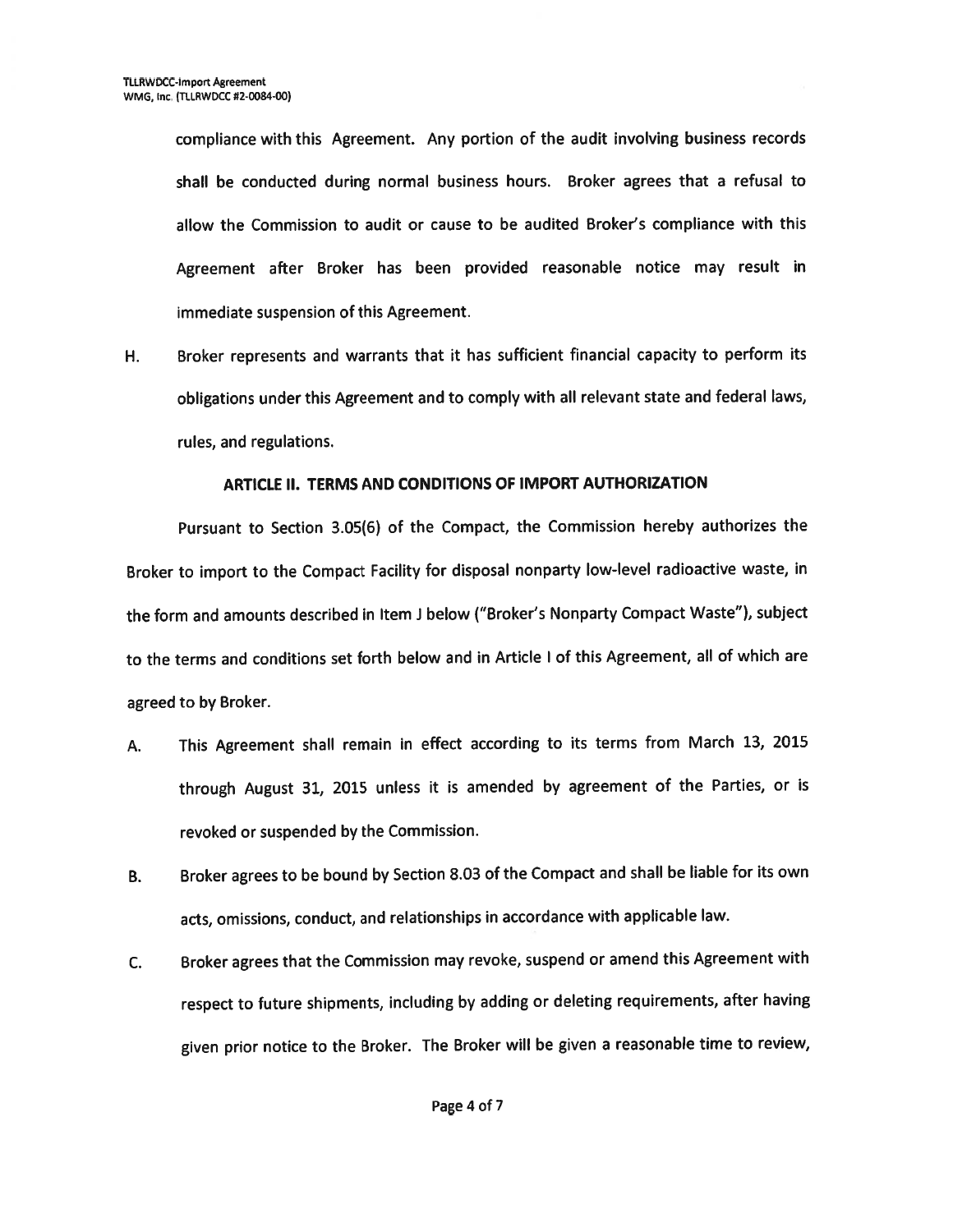respond to, or make any changes necessary to comply with any additional requirements prior to the date the revocation, suspension, or amendments take effect. If the Commission and the Broker are unable to reach an agreemen<sup>t</sup> on changes to be made, this Agreement may be terminated, subject to Broker's satisfaction of any outstanding obligations related to prior shipments under this Agreement.

- D. Broker agrees that <sup>a</sup> failure to comply with Items <sup>F</sup> and <sup>G</sup> of Article <sup>I</sup> of this Agreement may result in immediate suspension of this Agreement. Any revocation or suspension of this Agreement shall be effective on the date of the service of notice of such revocation or suspension to Broker by certified mail. The Agreement may be reinstated with or without amendments at the discretion of the Commission after consideration of Broker's response.
- E. The Parties agree that the Commission may, in response to <sup>a</sup> written application from Broker, cancel, suspend, or amend this Agreement with respec<sup>t</sup> to future shipments, including by adding or deleting requirements. If the Parties are unable to agree on amendments propose<sup>d</sup> by Broker, the Commission may terminate this Agreement. Even if the Commission terminates this Agreement, Broker must still satisfy any outstanding obligations related to shipments previously made pursuan<sup>t</sup> to this Agreement.
- F. If the Commission acts with respec<sup>t</sup> to Items C, D, or <sup>E</sup> immediately above, it will also serve notice of such acts to the Compact Facility Operator and to the TCEO..
- G. This Agreement is not assignable or transferable to any other person.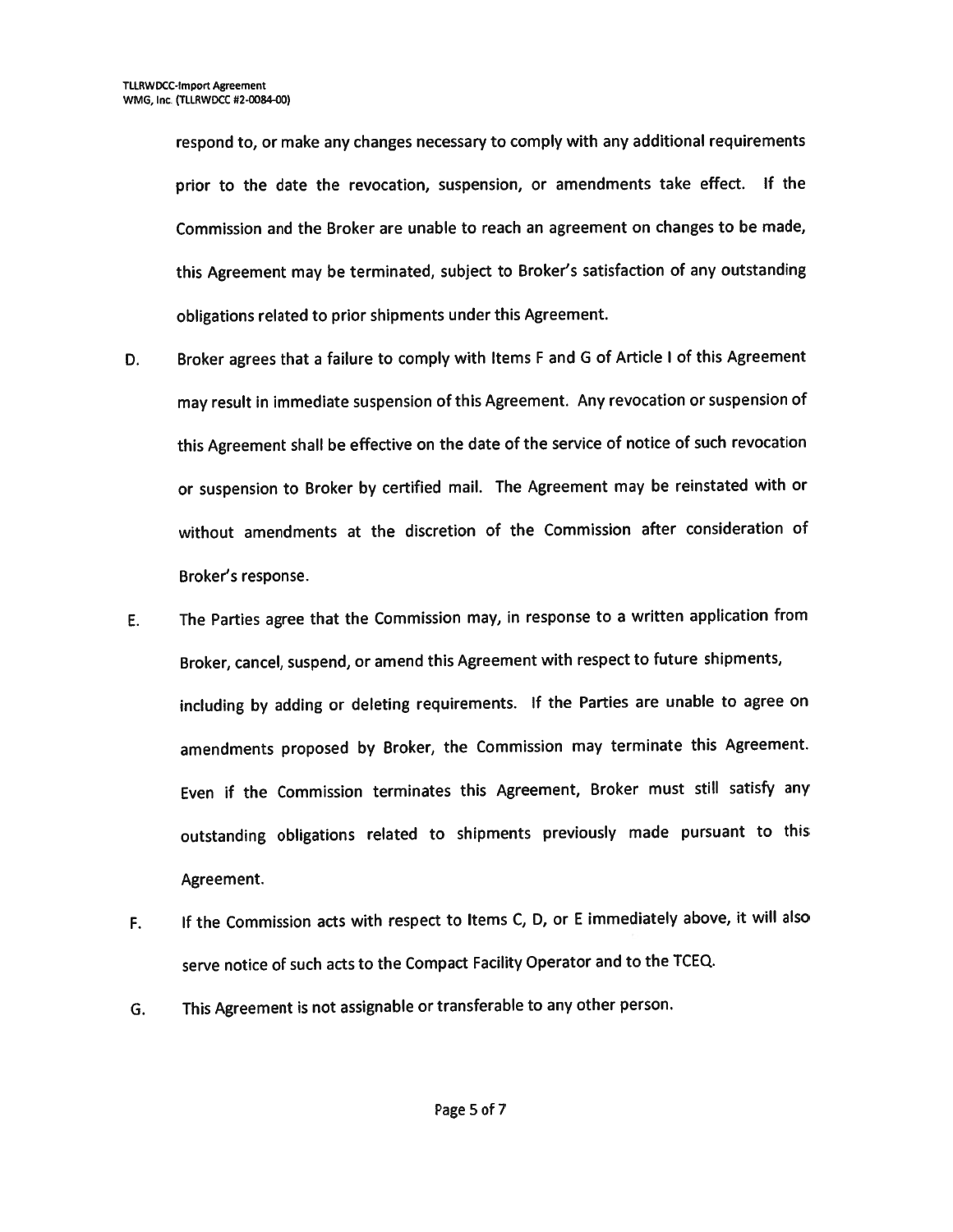- H. This Agreement relates only to importation of waste for disposal in the Compact Facility, as the term "disposal" is defined in Section 2.01(4) of the Compact and provided for in Section 3.05(6) of the Compact. This Agreement is not to be construed as approval of importation of waste for management, as that term is defined in Section 2.01(11) of the Compact and provided for in Section 3.05(6) of the Compact.
- Broker agrees to comply with the rules related to commingling adopted by TCEQ in  $\mathbf{L}$ coordination with the Commission pursuan<sup>t</sup> to Section 401.207(k), Texas Health and Safety Code, to the extent such rules apply.
- Description of Broker's Nonparty Compact Waste approve<sup>d</sup> for importation:  $J_{\star}$

| (a) Waste Volume (Cubic Feet):     | 792 |
|------------------------------------|-----|
| (b) Waste Radioactivity in Curies: | 500 |

(c) Place of origination (State or U.S. Territory) of waste: All U.S. States and Territories\*

\*Authorization to import out-of-compact low-level radioactive waste as described in this Article ll.J. from any of the state or territories referenced above will not be effective until:

(i) before shipment containing out-of-compact waste from <sup>a</sup> state that is <sup>a</sup> member of the Rocky Mountain Low-Level Radioactive Waste Compact, Southwestern Low-Level Radioactive Waste Compact or Central Interstate Low-Level Waste Compact will require that the Broker has delivered to the Commission written evidence satisfactory to the Commission of the approva<sup>l</sup> for the expor<sup>t</sup> of out-of-compact waste from the Rocky Mountain Low-Level Radioactive Waste Compact, Southwestern Low-Level Radioactive Waste Compact or Central Interstate Low-Level Waste Compact;

(ii) before shipment, Broker has delivered to the Commission written evidence satisfactory to the Commission that it has received authorization from each generator for the disposal of the generator's waste in the Texas Low-Level Radioactive Waste Disposal Compact Facility;

(iii) before shipment, Broker has received <sup>a</sup> written communication, also known as <sup>a</sup> "Condition Removal Letter", from the Commission stating that written evidence of